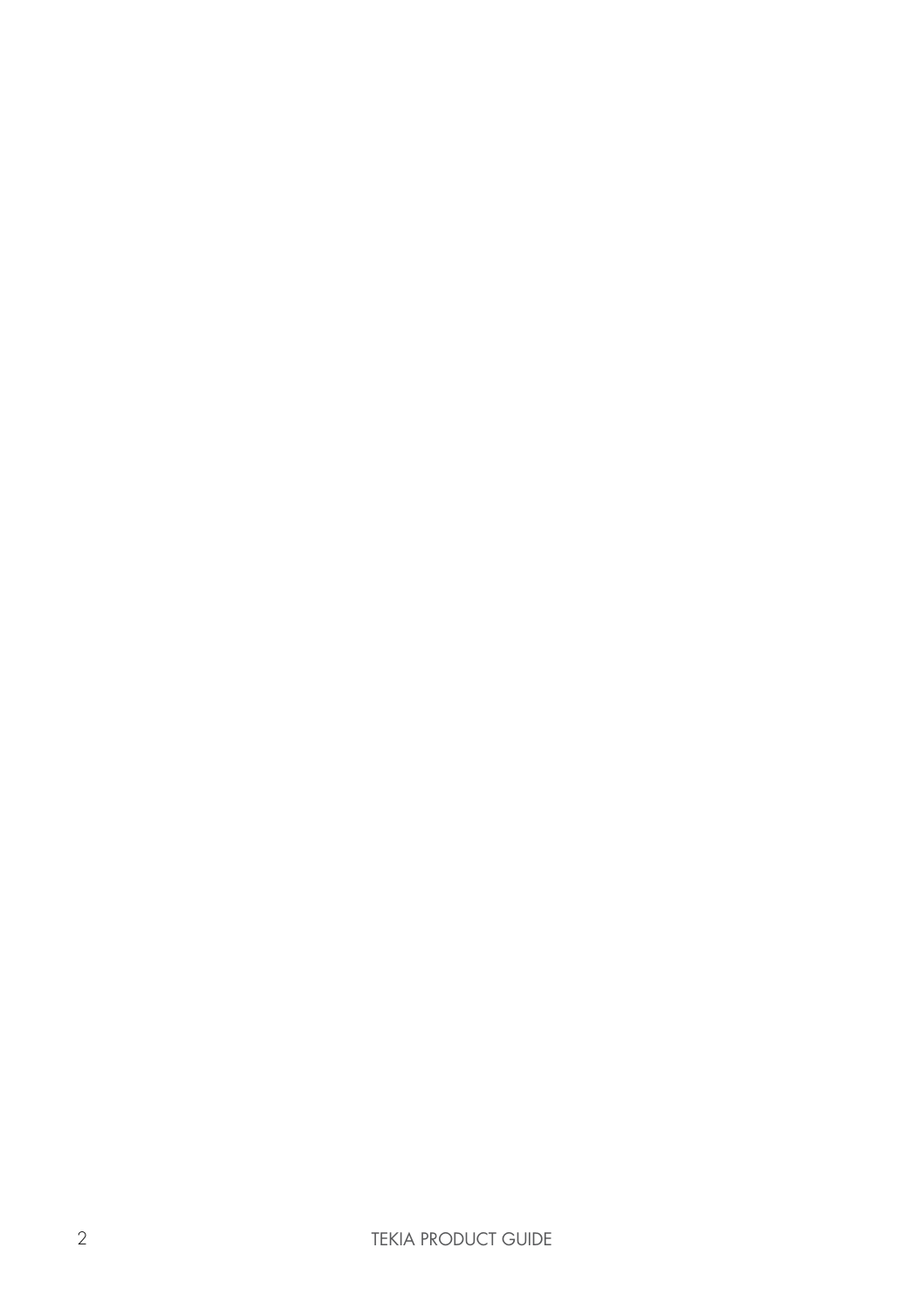# TEKIA

# PRODUCT GUIDE

Cataract & Refractive<br>INTRAOCULAR LENSES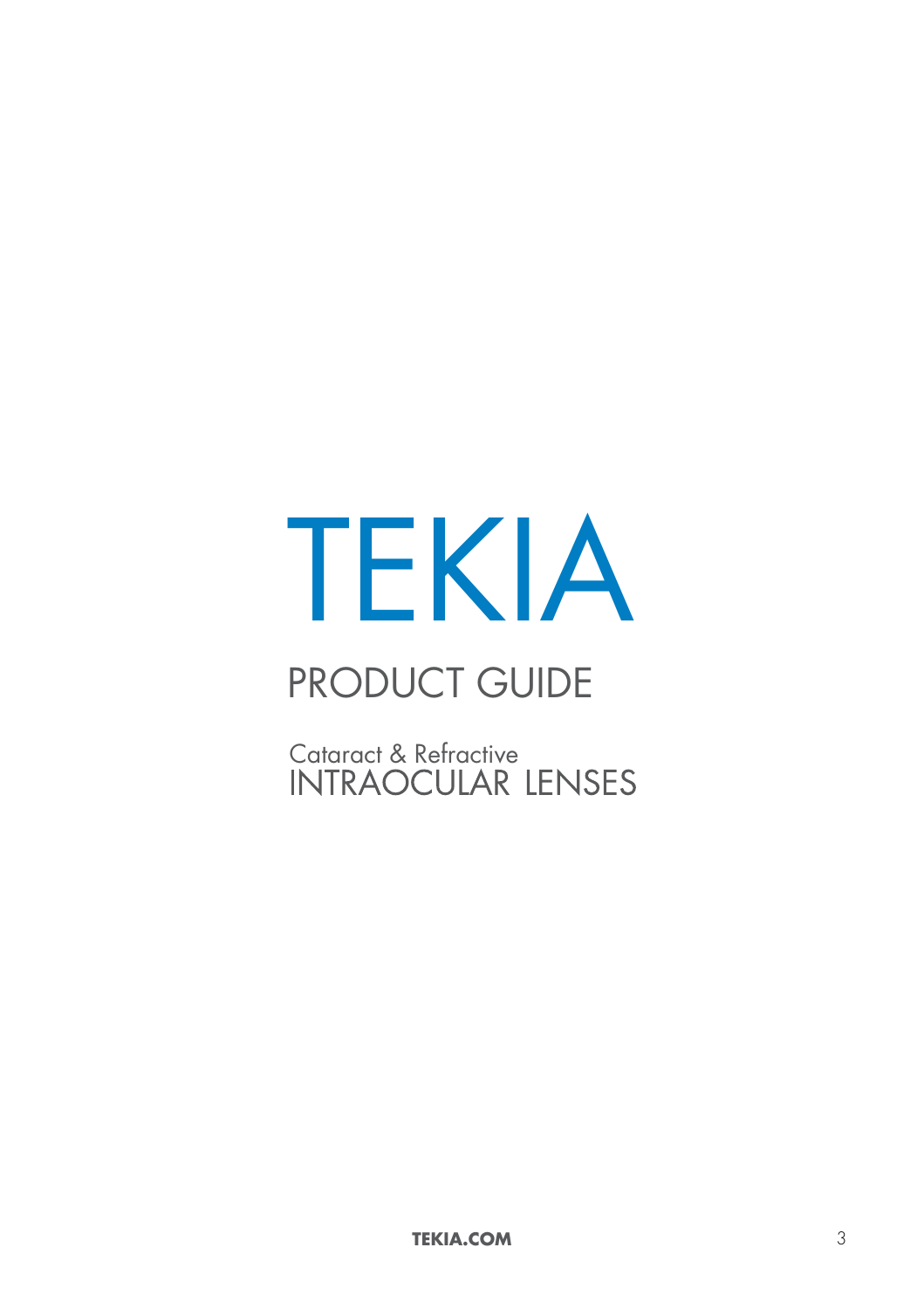# TEKIA

17 Hammond Suite 414 Irvine, California 92618 USA +1.949.699.1300 tel +1.949.699.1302 fax sales@tekia.com www.tekia.com

Visit our website for the latest product information and updates including:

Surgeon Instructions Optimized IOL Constants Quality System & CE Mark Certificates Individual Product Data Sheets Product Brochures

www.tekia.com

TEKIA intraocular lenses are manufactured in the United States

TEKIA intraocular lenses are not FDA approved for sale in the United States

TEKIA Quality Management System is ISO 13485 certified for design, manufacturing and sales of intraocular lenses.





4 TEKIA PRODUCT GUIDE

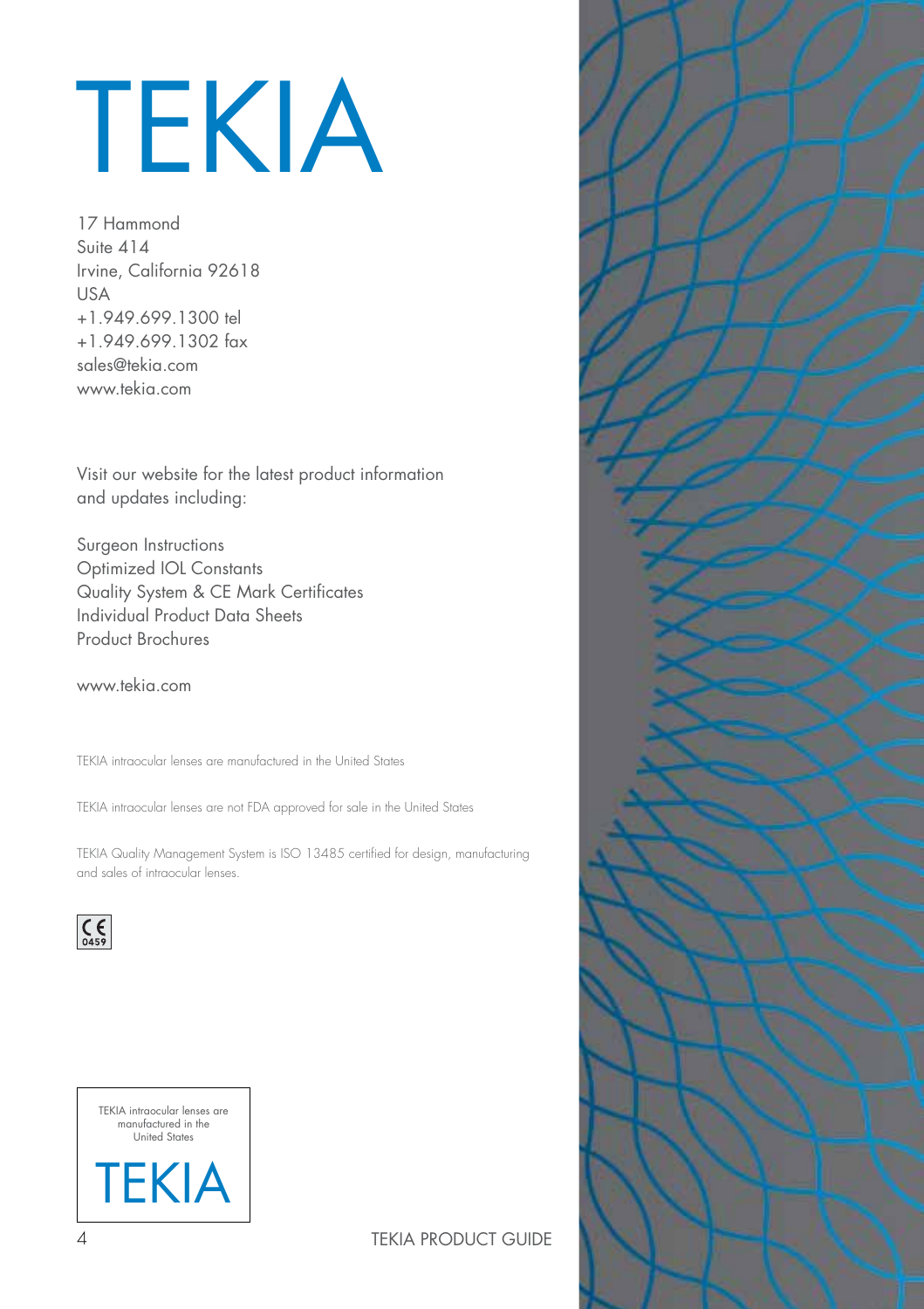# CONTENTS

#### **FEATURED PRODUCTS**

Tek-Lens™ III Model 900 .......... 6 Hydrophobic Acrylic IOL

#### **1-PIECE HYDROPHILIC ACRYLIC IOLs (MICS SERIES)**

Tek-Lens™ II Model 820 (MICS) .......... 8

## **1-PIECE HYDROPHILIC ACRYLIC IOLs (800 SERIES)**

(Spherical biconvex designs)

Tek-Lens™ II Model 872S .......... 8

### **1-PIECE HYDROPHILIC ACRYLIC IOLs (800 SERIES)**

- Tek-Lens™ II Model 811 .......... 9
- Tek-Lens™ II Model 872 .......... 9

### **3-PIECE HYDROPHILIC ACRYLIC IOLs (600 SERIES)**

- Tek-Lens™ II Model 617 .......... 10
- Tek-Lens™ II Model 618 .......... 10

#### **SPECIAL ORDER IOLs**

Tek-Clear™ IOL with near vision feature Model 500S .......... 11

**TEKIA.COM** 5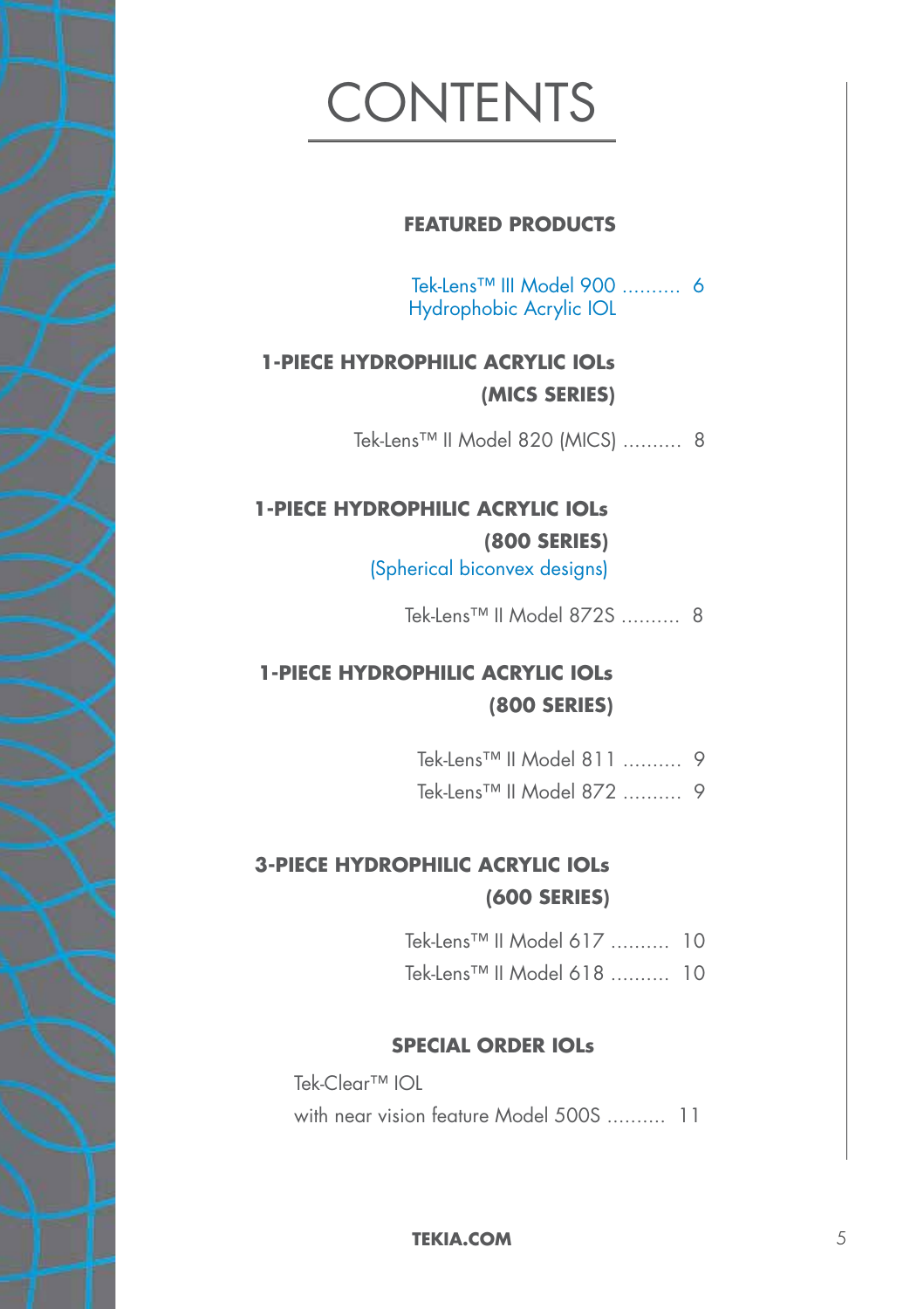### Tek-Lens™ III Model **900**





| Optical hydrophobic acrylic with UV blocker                        | Inci:  |
|--------------------------------------------------------------------|--------|
| Diopter range: $10.0$ to $30.0 \& 0.5$ increments                  |        |
| Refractive Index: $1.555 \ @ \ 35^{\circ}$ C                       | $A-Cc$ |
| Light transmission $(380 - 800 \text{ nm})$ : > 96%                | SRK.   |
| UV cut-off $<$ 10%: 379 nm<br>UV transmission (300 - 380 nm): 0.5% | SRK.   |
| Biconnvex aspheric design                                          |        |
| 360° square optic edge                                             |        |

sion size: 2.2 mm

| A-Constant     | Ultrasound A-Scan Optical Biometry |      |
|----------------|------------------------------------|------|
| SRK/T Formula  | 1178                               | 1188 |
| SRK/II Formula | 118.1                              | 1191 |

360˚ square optic edge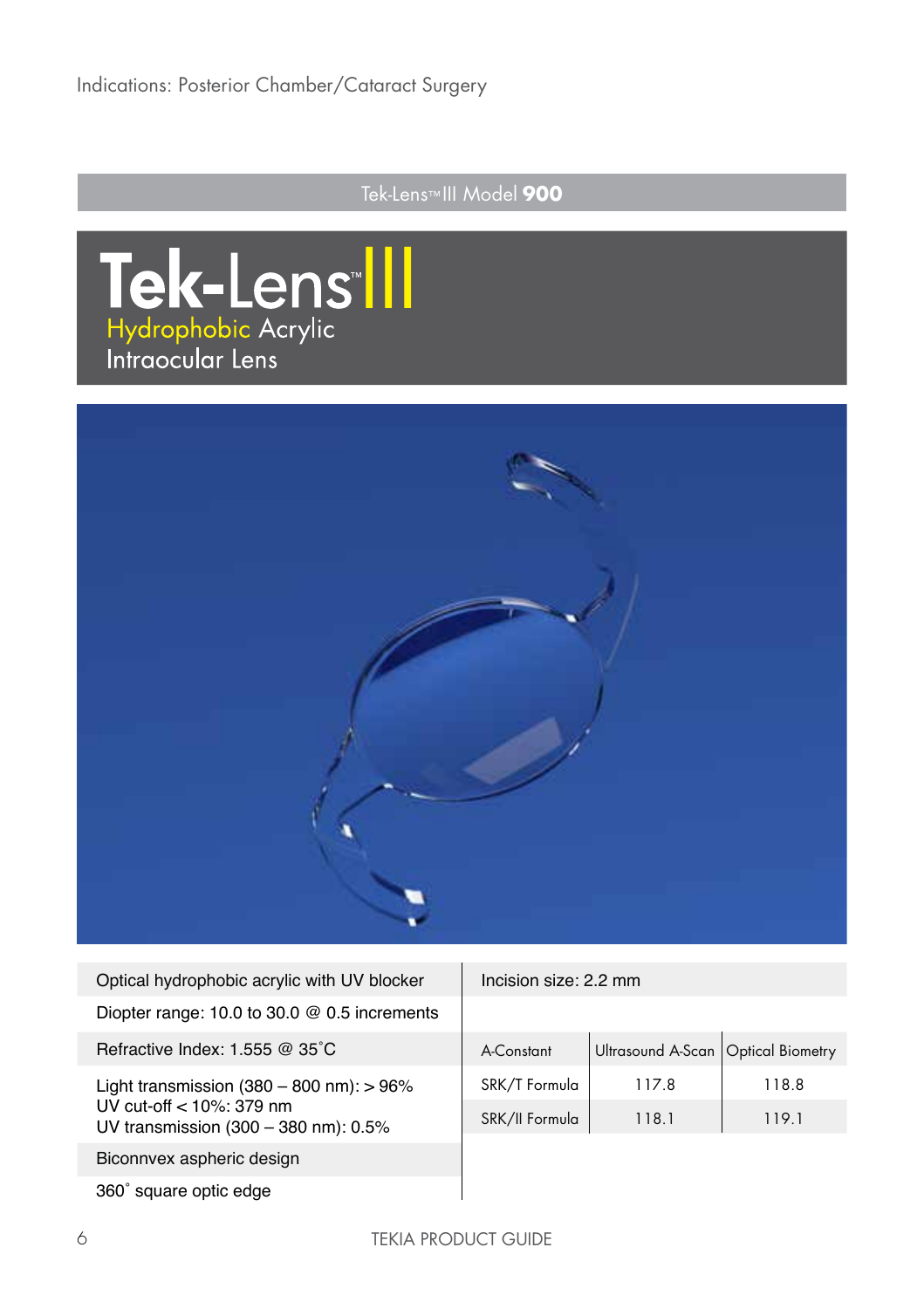## **HYDROPHOBIC ACRYLIC** IOL

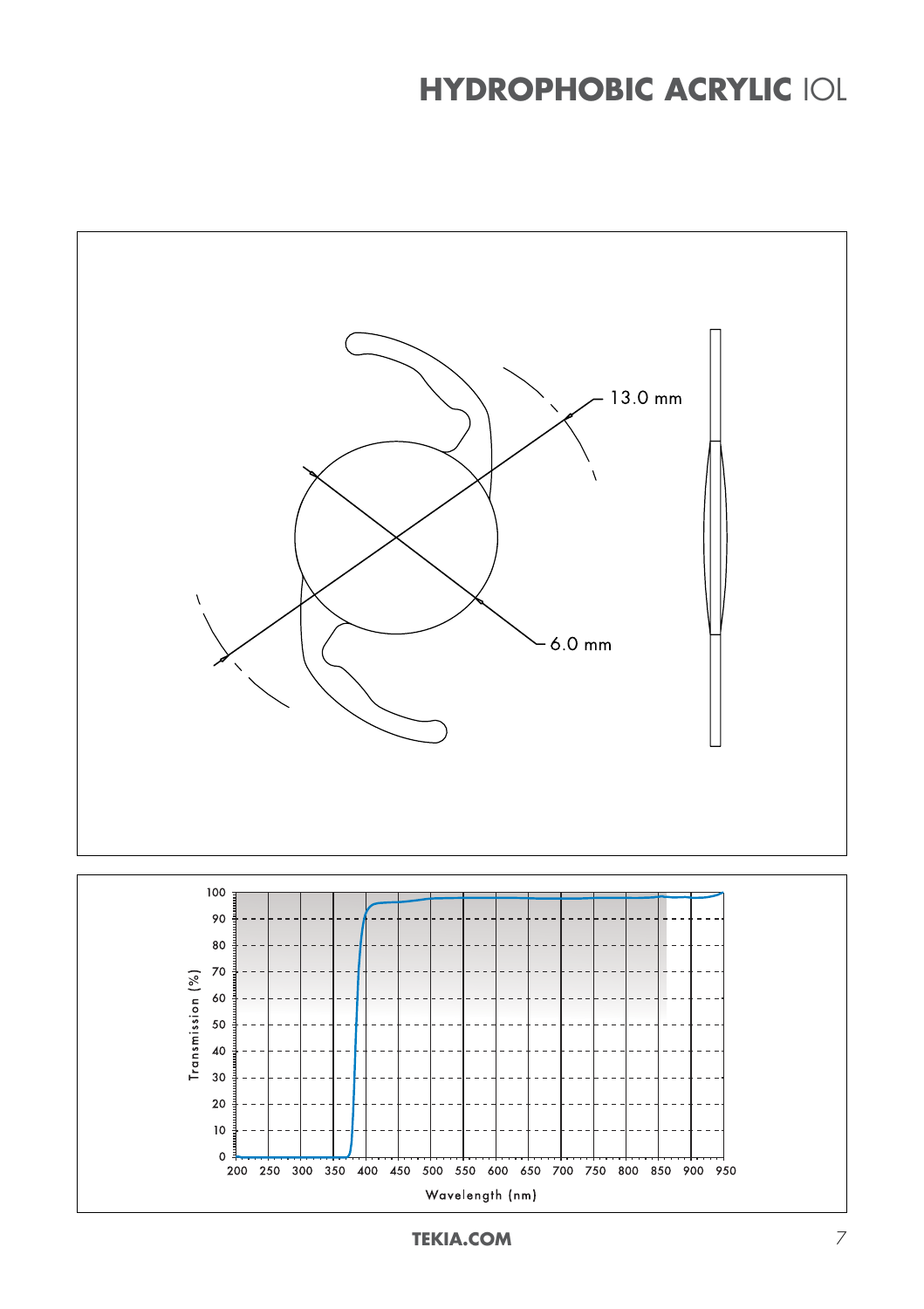Indications: Posterior Chamber/Cataract Surgery **1-PIECE HYDROPHILIC ACRYLIC** IOLs

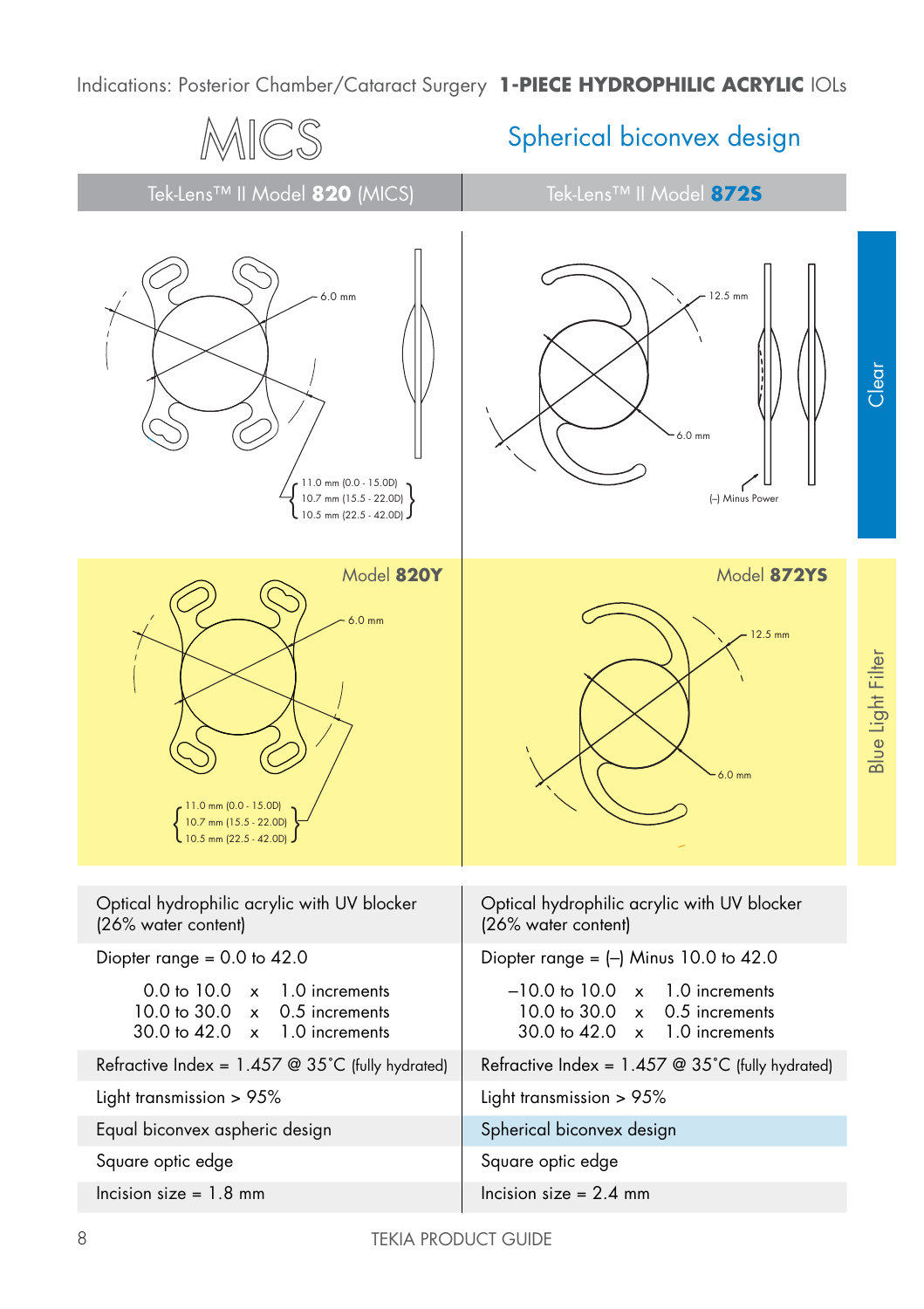|                   | Tek-Lens™ II Model 811                                                                                                                                         | Tek-Lens™ II Model 872                                                                                                                                  |
|-------------------|----------------------------------------------------------------------------------------------------------------------------------------------------------------|---------------------------------------------------------------------------------------------------------------------------------------------------------|
| Clear             | $12.5 \text{ mm}$<br>$6.0$ mm                                                                                                                                  | 12.5 mm<br>6.0 mm<br>(-) Minus Power                                                                                                                    |
| Blue Light Filter | Model 811Y<br>12.5 mm<br>$6.0$ mm                                                                                                                              | Model 872Y<br>12.5 mm<br>$6.0$ mm                                                                                                                       |
|                   | Optical hydrophilic acrylic with UV blocker<br>(26% water content)                                                                                             | Optical hydrophilic acrylic with UV blocker<br>(26% water content)                                                                                      |
|                   | Diopter range = $0.0$ to $42.0$                                                                                                                                | Diopter range = $(-)$ Minus 10.0 to 42.0                                                                                                                |
|                   | 0.0 to 10.0<br>1.0 increments<br>$\pmb{\times}$<br>10.0 to 30.0<br>0.5 increments<br>$\overline{\mathsf{x}}$<br>30.0 to 42.0<br>1.0 increments<br>$\mathsf{x}$ | $-10.0$ to $10.0$<br>1.0 increments<br>$\mathsf{x}$<br>10.0 to 30.0<br>0.5 increments<br>$\mathsf{x}$<br>30.0 to 42.0<br>1.0 increments<br>$\mathsf{x}$ |
|                   | Refractive Index = 1.457 @ 35°C (fully hydrated)                                                                                                               | Refractive Index = $1.457$ @ 35°C (fully hydrated)                                                                                                      |
|                   | Light transmission > 95%                                                                                                                                       | Light transmission > 95%                                                                                                                                |
|                   | Equal biconvex aspheric design                                                                                                                                 | Equal biconvex aspheric design                                                                                                                          |
|                   | Square optic edge                                                                                                                                              | Square optic edge                                                                                                                                       |
|                   | Incision size = $2.4$ mm                                                                                                                                       | Incision size $= 2.4$ mm                                                                                                                                |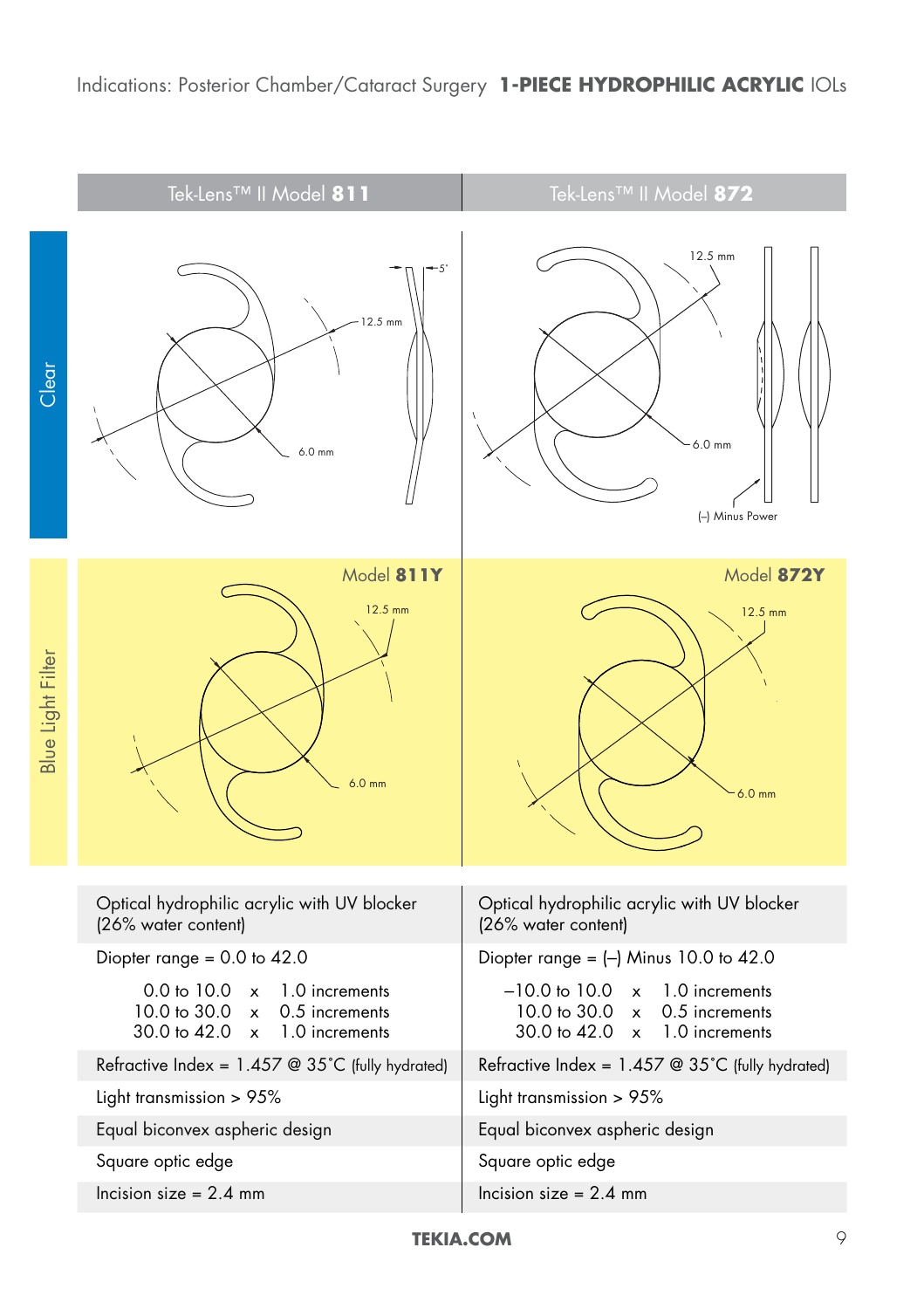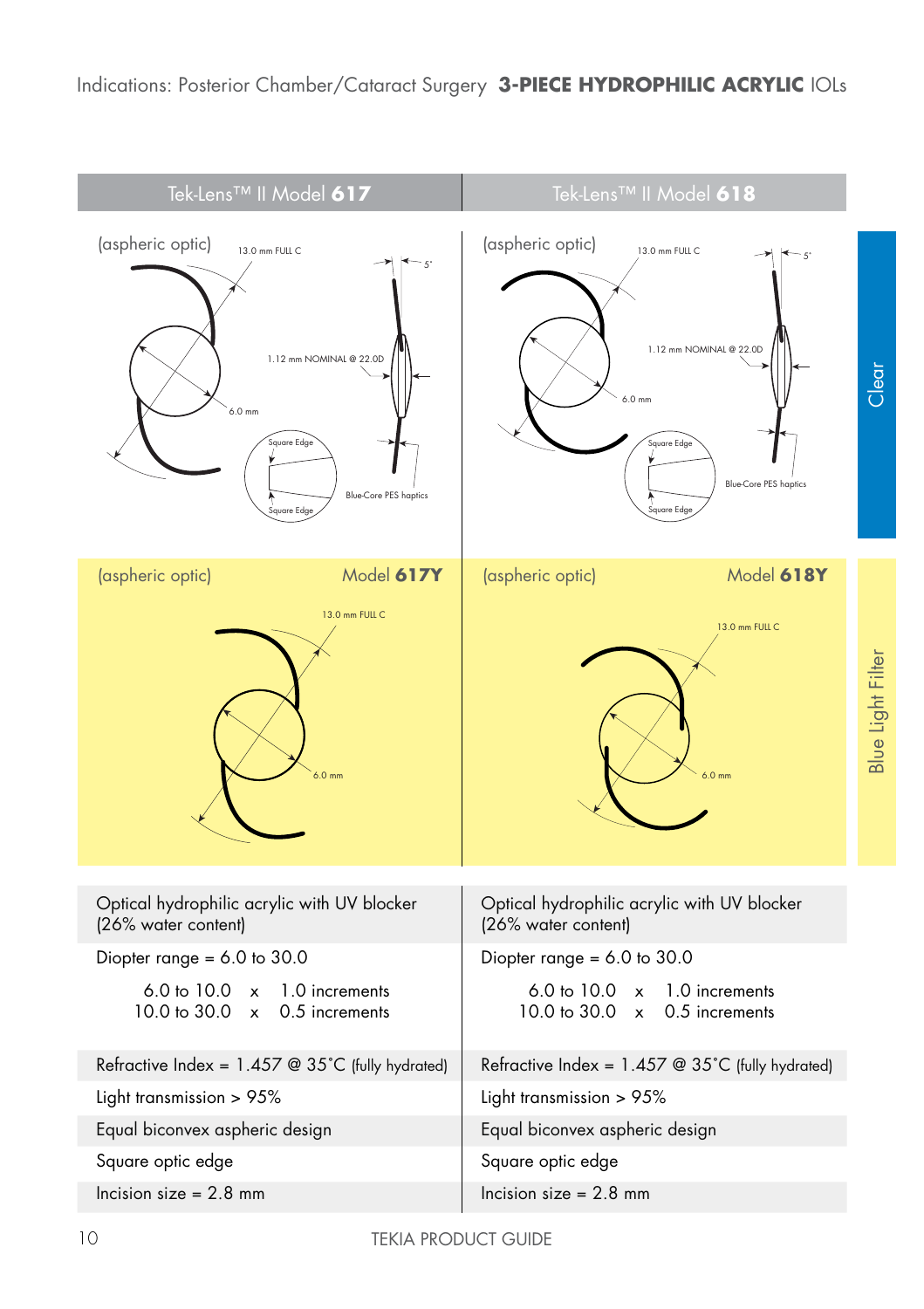## **[SPECIAL ORDER]**

Please see our website for any additional product specifications

Tek-Clear™ IOL with near vision feature Model **500S**



U.S. Patent No.: US 7,435,258 B2

| Hydrophilic acrylic with UV blocker (26% water content) | 10.0 mm to $11.0$ mm full bag<br>haptic by 0.2 mm steps |  |
|---------------------------------------------------------|---------------------------------------------------------|--|
| Diopter range = $17.0$ to $30.0 \times 0.5$ increments  |                                                         |  |
| Refractive Index = $1.457$ @ 35°C (fully hydrated)      | Posterior chamber/capsular bag placement                |  |
| Light transmission $> 95\%$                             | Incision size $= 2.8$ mm to 3.0 mm                      |  |
| Full symetrical optic design                            |                                                         |  |
| Square edge optic and haptic                            |                                                         |  |
| 5.5 mm optic                                            |                                                         |  |